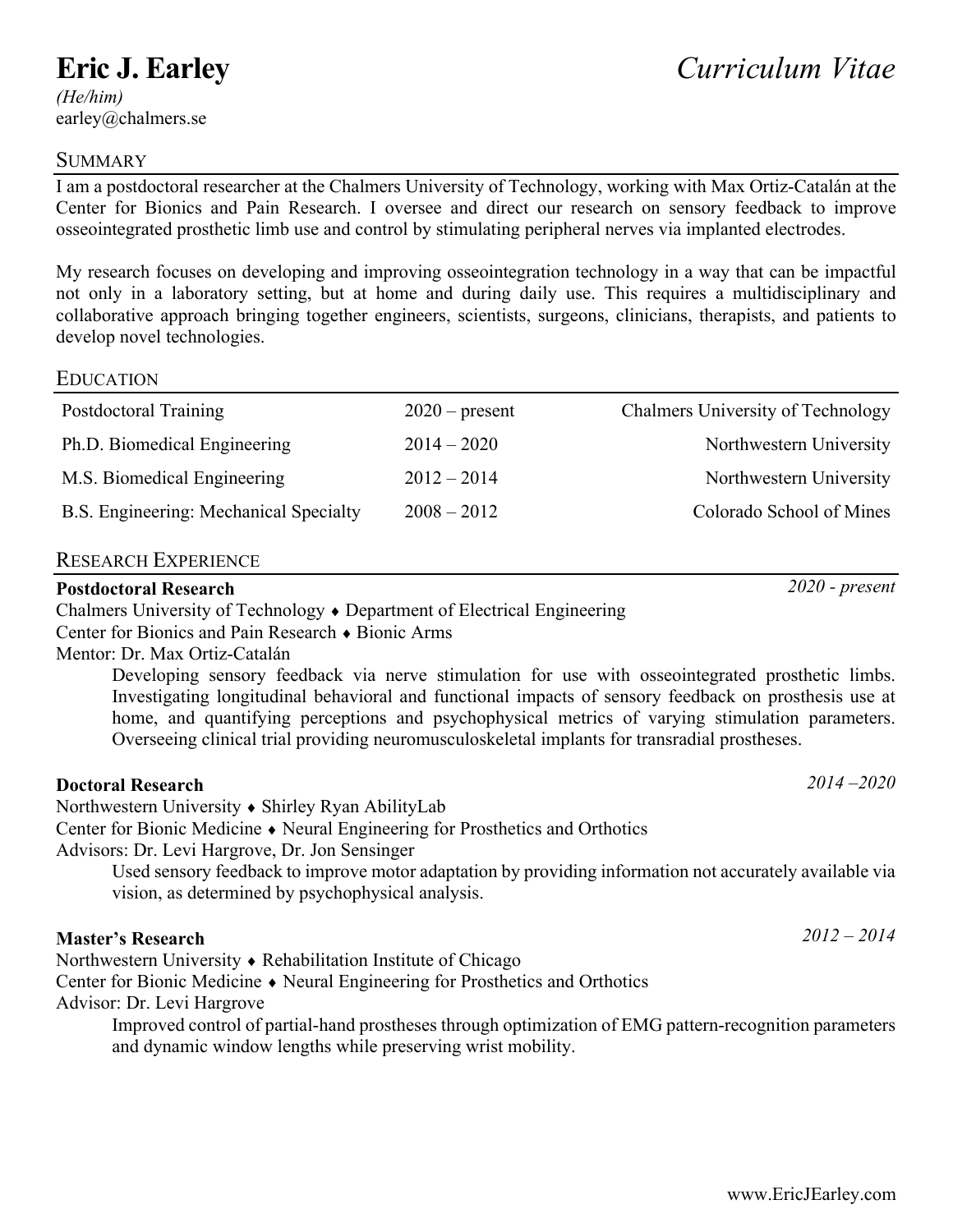#### Eric J. Earley Page | 2

## **Volunteer Internship** *2012*

University of Colorado ♦ Anschutz Medical Campus BioMechatronics Development Laboratory

#### Advisor: Dr. Richard F. *ff* Weir

Designed thumb actuation mechanism and housing and created SolidWorks models of prototype 3-DOF prosthetic hand.

## **PUBLICATIONS**

#### *Peer-Reviewed Publications*

- ♦ **E.J. Earley**, J. Zbinden, M. Muñoz-Novoa, E. Mastinu, A. Smiles, M. Ortiz-Catalán. "Competitive Motivation Increased Home Use and Improved Prosthesis Self-Perception after Cybathlon 2020 for Neuromusculoskeletal Prosthesis User," *Journal of Neuroengineering and Rehabilitation*, 2022.
- ♦ E. Lendaro, **E.J. Earley**, M. Ortiz-Catalán. "Statistical analysis plan for an international, double-blind, randomized controlled clinical trial on the use of phantom motor execution as a treatment for phantom limb pain," *Trials*, 2022.
- ♦ B. Ahkami, E. Mastinu, **E.J. Earley**, M. Ortiz-Catalán. "Extra-neural signals from severed nerves enable intrinsic hand movements in transhumeral amputations," *Scientific Reports*. 2022.
- ♦ **E.J. Earley**, R.E. Johnson, J.W. Sensinger, L.J. Hargrove. "Joint Speed Feedback Improves Myoelectric Prosthesis Adaptation after Perturbed Reaches in Non Amputees," *Scientific Reports,* 2021.
- ♦ **E.J. Earley**, R.E. Johnson, L.J. Hargrove, J.W. Sensinger. "Joint Speed Discrimination and Augmentation for Prosthesis Feedback," *Scientific Reports*, 2018.
- ♦ **E.J. Earley**, L.J. Hargrove, T.A. Kuiken. "Dual Window Pattern Recognition Classifier for Improved Partial-Hand Prosthesis Control," *Frontiers in Neuroscience*, 2016.

## *Conference Papers and Posters*

#### **Selected for Oral Presentation**

- ♦ **E.J. Earley**, E. Mastinu, M. Ortiz-Catalán. "Cross-Channel Impedance Measurement for Monitoring Implanted Electrodes," *IEEE Engineering in Medicine and Biology Society (EMBC)*, 2022. Accepted.
- ♦ B.M. Musolf, **E.J. Earley**, M. Muñoz-Novoa, M. Ortiz-Catalán. "Analysis and Design of a Bypass Socket for Transradial Amputations," *IEEE Engineering in Medicine and Biology Society (EMBC)*, 2021.
- ♦ **E.J. Earley**, L.J. Hargrove. "Modeling Expected Reaching Error and Behaviors for Motor Adaptation," *IEEE Engineering in Medicine and Biology Society (EMBC)*, 2019.

#### **Selected for Poster Presentation**

- ♦ **E.J. Earley**, K.J. Kaveny, R.E. Johnson, L.J. Hargrove and J.W. Sensinger. "Joint-based velocity feedback improves myoelectric prosthesis performance," *Myoelectric Controls and Upper Limb Prosthetics Symposium (MEC)*, 2017.
- ♦ **E.J. Earley**, K.J. Kaveny, R.E. Johnson, L.J. Hargrove and J.W. Sensinger. "Joint-based velocity feedback to virtual limb dynamic perturbations," *International Conference on Rehabilitation Robotics (ICORR)*, 2017.
- ♦ **E.J. Earley**, A.A. Adewuyi, and L.J. Hargrove. "Optimizing Pattern Recognition-Based Control for Partial-Hand Prosthesis Application," *IEEE Engineering in Medicine and Biology Society (EMBC)*, 2014.

#### **Other Conference Proceedings**

- ♦ **E.J. Earley**, R.E. Johnson, L.J. Hargrove and J.W. Sensinger. "Visual Discrimination of Biomimetic Arm Speeds," *School and Symposium on Advanced Neurorehabilitation (SSNR)*, 2018.
- ♦ **E. Earley**, K. Kaveny, R. Johnson, L. Hargrove, J. Sensinger. "Appropriate Sensory Feedback Improves Performance," *ISPO World Congress*, 2017.
- ♦ **E.J. Earley** and L.J. Hargrove. "The Effect of Wrist Position and Hand-Grasp Pattern on Virtual Prosthesis Task Performance," *IEEE RAS/EMBS International Conference on Biomedical Robotics and Biomechatronics (BioRob)*, 2016.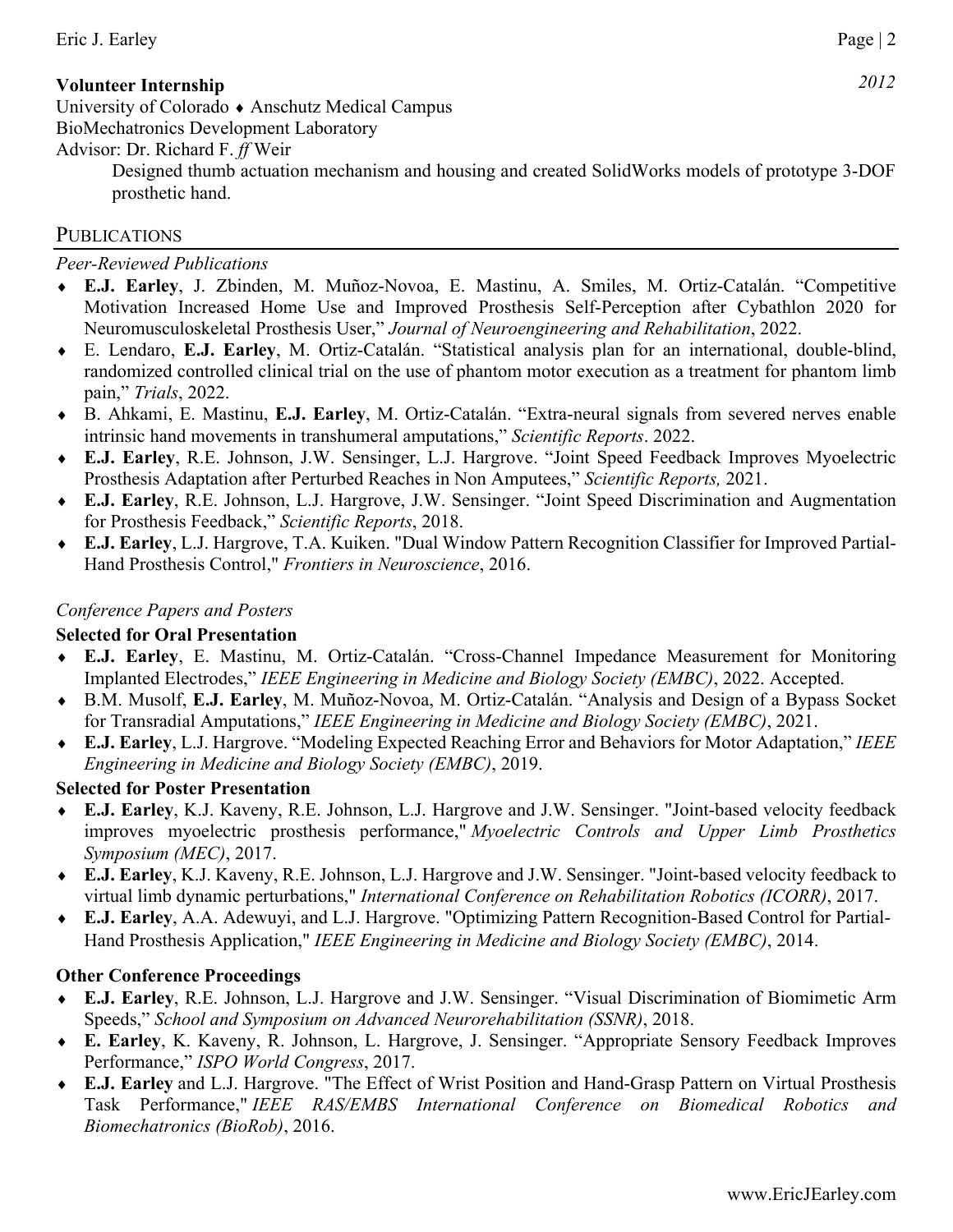## *Publications In Preparation*

- ♦ J. Zbinden, P. Sassu, E. Mastinu, **E.J. Earley**, M. Muñoz-Novoa, R. Brånemark, M. Ortiz-Catalán. "Nerve transfer to native and free grafted muscles for the control of bionic limbs," *Science: Translational Medicine*. In review.
- ♦ **E.J. Earley**, R.E. Johnson, J.W. Sensinger, L.J. Hargrove. "Wrist Speed Feedback Improves Elbow Compensation and Reaching Accuracy for Myoelectric Transradial Prosthesis Users in Hybrid Virtual Reaching Task." In preparation (receiving edits from co-authors).
- ♦ **E.J. Earley\***, A. Berneving\* , M. Ortiz-Catalán. "Neurostimulation Artifact Removal Improves Signal Clarity and Prosthesis Control for Implantable Sensors." In preparation (receiving edits from co-authors).
- ♦ A. Smiles, **E.J. Earley**, M. Ortiz-Catalán, N. Jiang. "Providing sensation of prosthetic grip stability to amputees through neural interface." In preparation (receiving edits from co-authors).
- ♦ E. Lendaro, C.K. Van der Sluis, L. Hermansson, E. Keesom, M.J. Muñoz-Novoa, L. Bunketorp-Käll, C. Widehammar, H. Burger, P. O' Reilly, B.E. McGuire, **E.J. Earley**, C.S. von Waldheim, E. Diamantidis, A. Stockselius, L. Gudmundson, W. Hill, M. Diers, L. Hargrove, K. Turner, M. Ortiz-Catalán. "Results of an international, double-blind, randomized controlled clinical trial for phantom motor execution as a treatment for phantom limb pain." In preparation (receiving edits from co-authors).
- ♦ M. Ortiz-Catalán, J. Zbinden, J. Millenaar, D. D'Accolti, **E.J. Earley**, E. Mastinu, J. Kolankowska, M. Muñoz-Novoa, C. Cipriani, P. Sassu, R. Brånemark. "A highly integrated below-elbow bionic hand for use in daily life with neural control and feedback." In preparation (receiving edits from co-authors).

## GRANT FUNDING

*Current Research Support* 

♦ **Vetenskapsrådet**: 2020-04817 (PI: Max Ortiz-Catalán) Integrerade bionisk proteser/Highly integrated bionic prostheses 2021/01/01 – 2024/12/31 **Role:** Co-Investigator

# *Completed Research Support*

- ♦ **NSF-NRI**: Small: 1317379 (PI: Levi Hargrove) Modeling, Quantification, and Optimization of Prosthesis-User Interface 2014/09/01 – 2018/08/31 **Role:** Co-Investigator
- ♦ **NRSA T32**: HD07418 (PI: Eric Perreault) Pathophysiology & Rehabilitation of Neural Dysfunction 2016/09/01 – 2018/08/31 **Role:** Pre-Doctoral Trainee
- ♦ **NIDILRR**: 90RE5014-02-00 (PI: Levi Hargrove) Pattern Recognition-Based Myoelectric Control of Partial-Hand Prostheses 2013/01/01 – 2014/08/31 **Role:** Co-Investigator

# PROFESSIONAL MEMBERSHIPS & SERVICE

| Professional Memberships                                   |                  |
|------------------------------------------------------------|------------------|
| $\bullet$ Member, IEEE                                     | $2014$ – present |
| • Member, IEEE Engineering in Medicine and Biology Society | $2019$ – present |
| $\bullet$ Member, ISPO                                     | 2022             |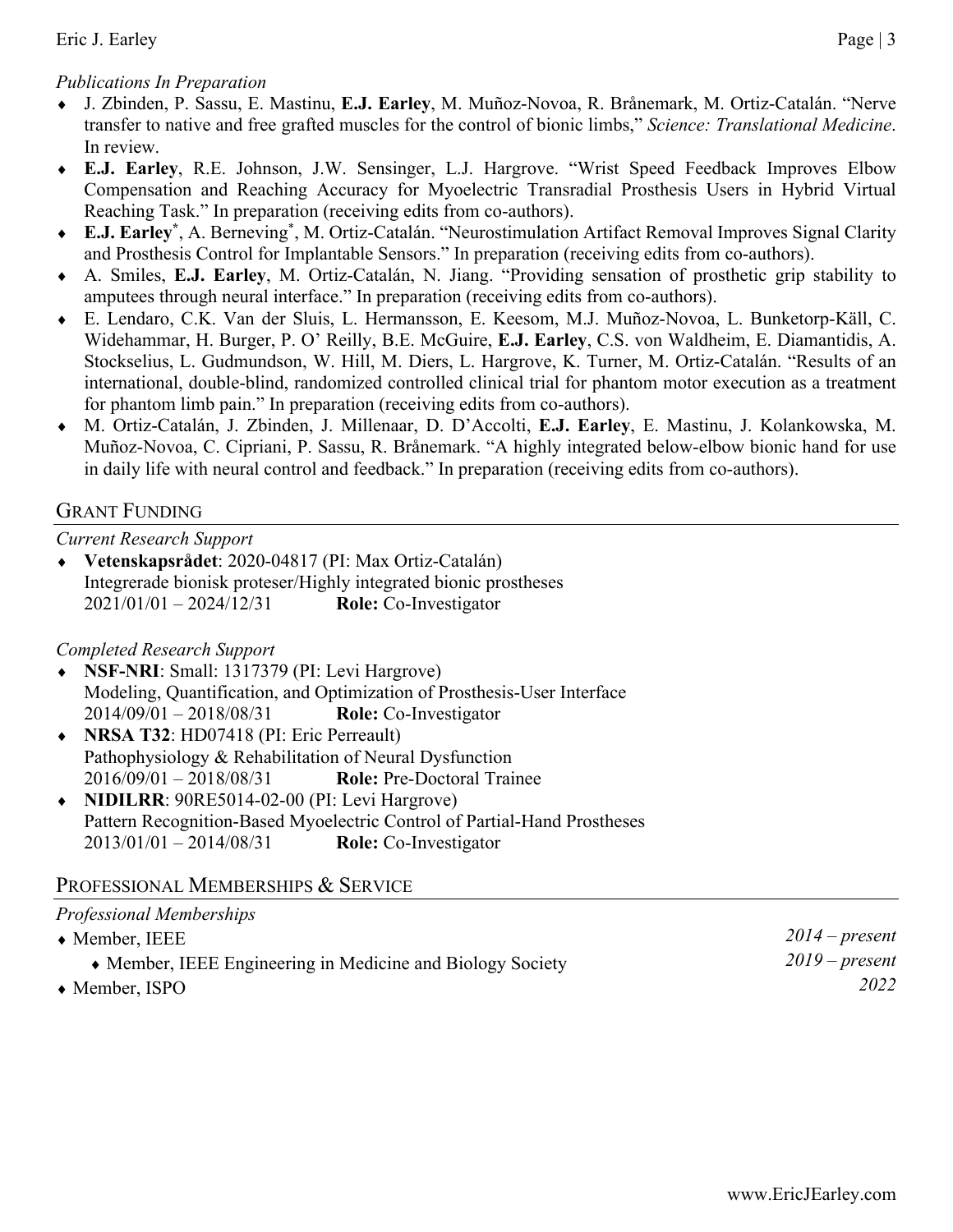#### *Journal Referee*

- ♦ ACM Transactions on Internet of Things
- ♦ Allied Academies Biomedical Research
- ♦ Annals of Physical and Rehabilitation Medicine
- ♦ Assistive Technology
- ♦ Biomedical Signal Processing and Control
- ♦ Computer Methods in Biomechanics and Biomedical Engineering
- ♦ IEEE EMBS Conference on Neural Engineering
- ♦ IEEE Engineering in Medicine and Biology Conference
- ♦ IEEE International Conference on Biomedical Robotics and Biomechatronics
- ♦ IEEE International Conference on Intelligent Robots and Systems
- ♦ IEEE International Conference on Rehabilitation Robotics
- ♦ IEEE Robotics and Automation Letters
- ♦ IEEE Transactions on Biomedical Engineering
- ♦ IEEE Transactions on Human-Machine Systems
- ♦ IEEE Transactions on Mechatronics
- ♦ IEEE Transactions on Medical Robotics and **Bionics**
- ♦ IEEE Transactions on Neural Systems & Rehabilitation Engineering
- ♦ Journal of NeuroEngineering and Rehabilitation
- Myoelectric Control Conference
- ♦ PLOS ONE
- ♦ Scientific Reports
- ♦ Wearable Technologies

#### TEACHING

#### **Chalmers University of Technology – EEM076 – Electric Circuits and Fields** *2020-present* Lecturer, Examiner

Learning objectives: analyze linear circuits using DC and AC calculation methods, perform electromagnetic field calculations based on simple geometries, and use computer-based tools to analyze simpler electrical circuits.

Course development included refining electromagnetic field module to better integrate with the circuits modules and adapting the course for digital instruction and examination during the COVID-19 pandemic.

#### **Nettelhorst Elementary – Get-a-Grip Program** *2017-2018*

Student Mentor

Through Northwestern's Science Club, mentored elementary school students in the fundamentals of engineering design, construction, and analysis, and guided them as they developed a prosthetic device made from household items.

# **Notre Dame University – PHIL 20632/STV 20233 – Robot Ethics** *2016 –2018*

#### Guest Lecturer

Along with Max Shepherd, gave guest lectures titled "ProstEthics" for Dr. Don Howard's Robot Ethics course focused on historical and current research of prosthetic limbs, and ethical considerations related to prosthetic design and transhumanism.

#### **Northwestern University McCormick Graduate Leadership Council** *2013 – 2017*

Workshop Coordinator and Instructor

Coordinated workshops to teach introductory through advanced MATLAB and SolidWorks skills, and additional workshops on other transferable skills, for over 600 graduate students.

# **Northwestern University – BME 307 – Quantitative Experimentation and Design** *2015*

Teaching Assistant

Mentored biomedical engineering undergraduate students as they learned to answer questions using experimental means, and to quantify their results using statistical analysis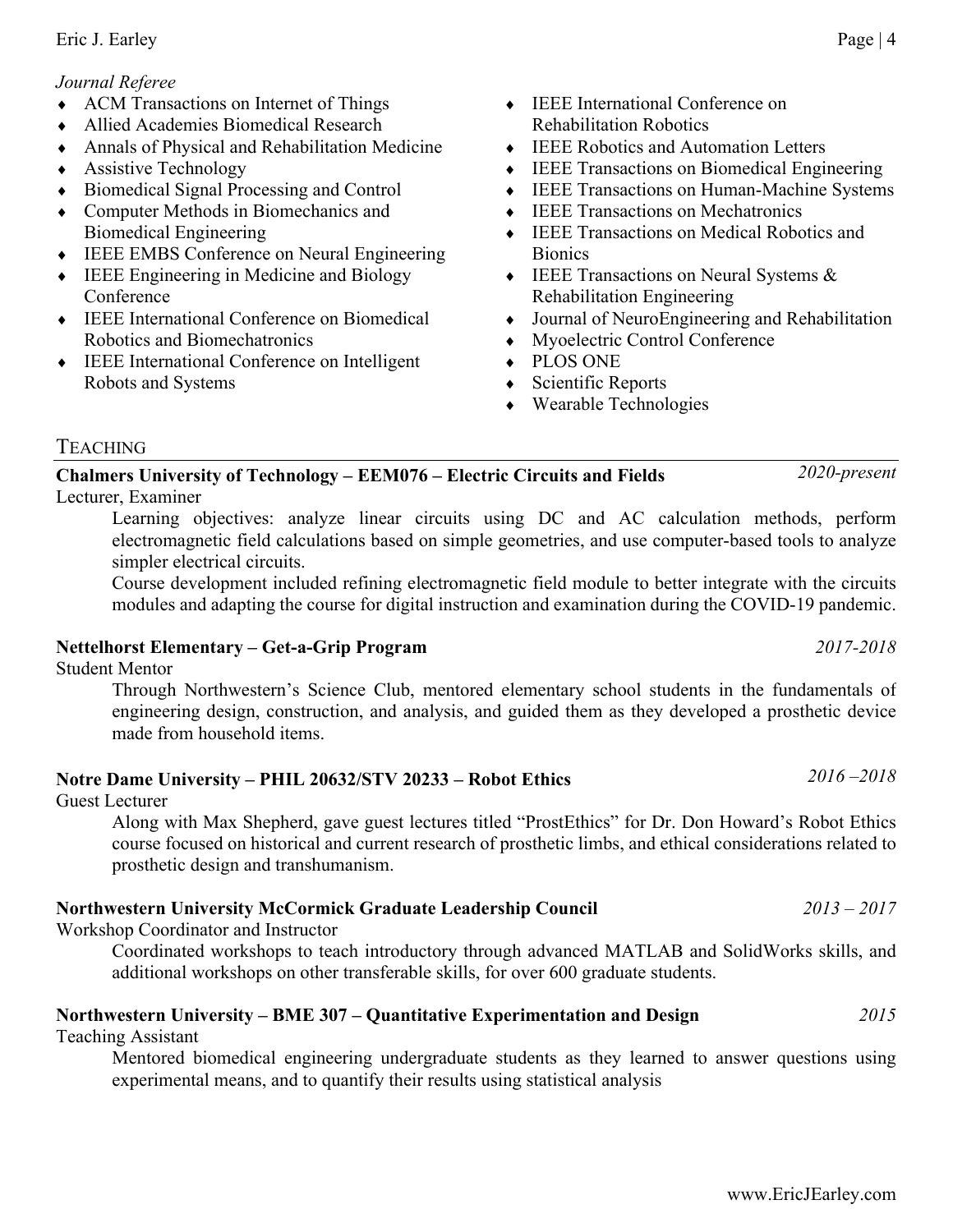## ADVISING & MENTORING

| <b>PhD</b> Students                                                                                   |                  |
|-------------------------------------------------------------------------------------------------------|------------------|
| • Jan Zbinden, Electrical Engineering                                                                 | $2020$ – present |
| 3-Degree-of-Freedom Simultaneous and Proportional Control of Prosthetic Hands                         |                  |
| • Riccardo Collu, Engineering & Architecture                                                          | $2020$ – present |
| Novel Waveform Shapes for Neurostimulation                                                            |                  |
| • Bahareh Ahkami, Electrical Engineering                                                              | $2020 - 2021$    |
| Extra-Neural Control of Intrinsic Hand Movements in Transhumeral Amputation                           |                  |
| <b>MS</b> Students                                                                                    |                  |
| • Nathaly Sánchez Chan, Biomedical Engineering                                                        | 2022             |
| ADS BP v4 Open-Source Release                                                                         |                  |
| Anton Berneving, Engineering Mathematics and Computational Science                                    | 2021             |
| Neurostimulation Artifact Removal Algorithms for iEMG Prosthesis Control                              |                  |
| • Brett Musolf, Biomedical Engineering                                                                | $2020 - 2021$    |
| Design of a Bypass Socket for Transradial Prosthesis Use                                              |                  |
| • Andrew Smiles, Engineering                                                                          | $2020 - 2021$    |
| Slip Prediction and Stimulation System for Sensorized Prosthetic Hands                                |                  |
| LEADERSHIP                                                                                            |                  |
| <b>Workforce for Inclusive Science</b>                                                                | $2021$ - present |
| <b>Organizing Committee</b>                                                                           |                  |
| Facilitating meetings and seminars aimed at promoting and fostering equity and inclusion in academia. |                  |
| <b>National Communicating Science Conference</b>                                                      | $2017$ – present |
| Leadership Team, Advisory Committee                                                                   |                  |
| Treasurer and advisory committee member, responsible for developing fiscal procedures and managing    |                  |
| \$100,000 budget for flagship and local conferences. Program organizer for sixth annual national      |                  |
| conference held summer 2018, responsible for selecting panelists and organizing non-panel workshops.  |                  |
| <b>International Conference on Phantom Limb Pain</b>                                                  | 2021             |

# Organizing Committee

Planned, oversaw, and executed social media plan before and during the event. Moderated discussion panel during final day of the conference.

# **Chicago Communicating Science Conference** *2015 – 2017*

Treasurer, Lead Organizer

Organizer and treasurer for second conference held summer 2016. Lead organizer for third conference held summer 2017. Tracked budget and donated funds, secured conference location, and oversaw the conference.

# **Northwestern University Biomedical Engineering Graduate Students Group** *2013 – 2017*

Co-President

Oversaw periodic academic and social events, maintained communication with other officers, proposed and facilitated changes to annual BME research day including pop talks (short 3-minute overviews of research using jargon-free language), and rebuilt website.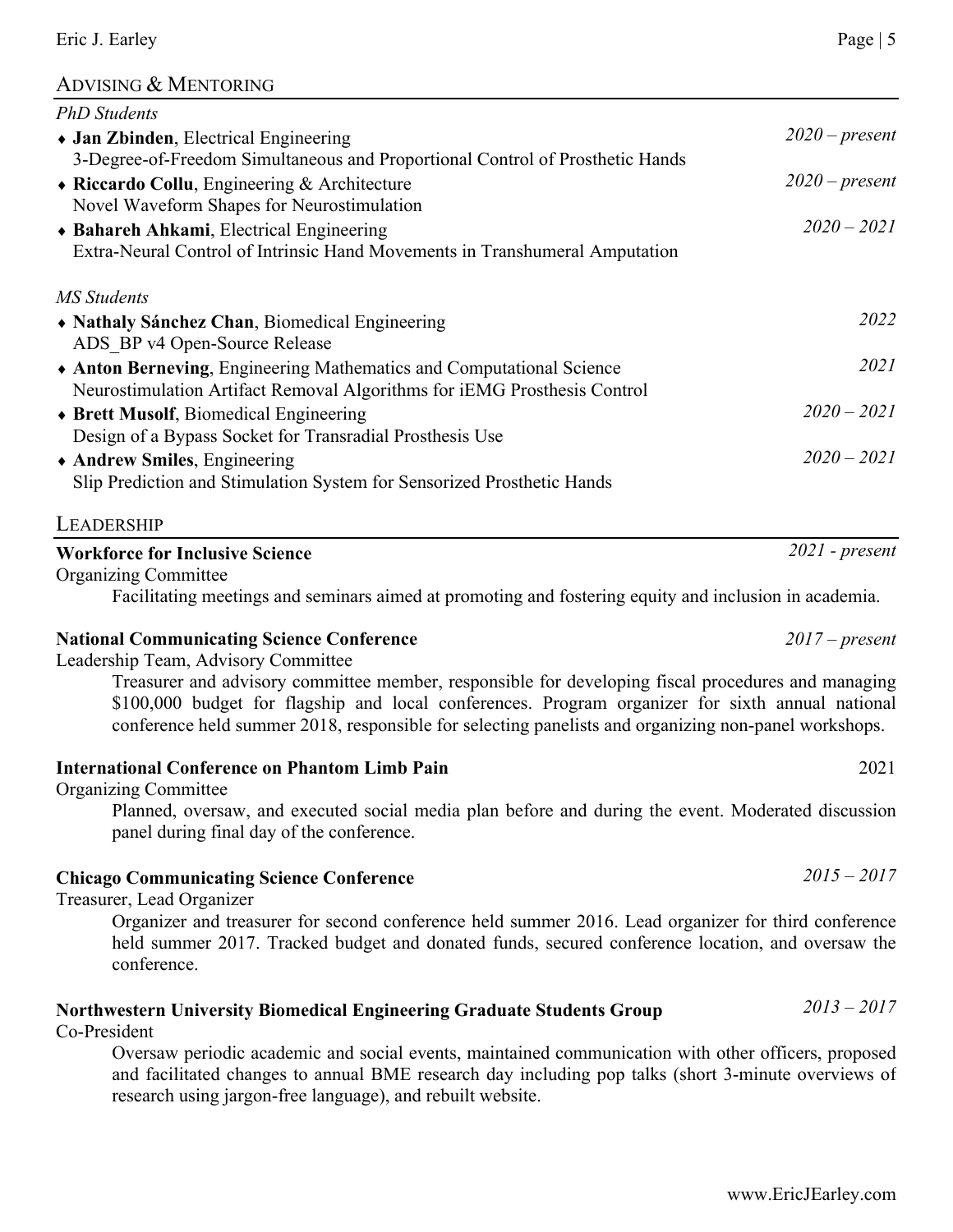#### Eric J. Earley Page | 6

## **Colorado School of Mines Robotics Club** *2008 – 2011*

#### Treasurer, Mentor

Developed and managed \$26,000 annual budget. Co-initiated project to design, build and program selfbalancing wheelchair. Mentored high school students for FIRST Robotics Competition

#### PUBLIC OUTREACH & EDUCATION

# **Public Talks & Demos** *2015 – present*

- ♦ Sahlgrenska Universitetssjukhusets innovation- och teknikutbildning för läkare, 2022.
- ♦ Center for Bionics and Pain Research Inaugural Symposium, 2021.
- ♦ "Sensory Substitution in the Presence of Vision: Providing Joint Speed Feedback to Improve Myoelectric Prosthesis Control and Adaptation," Thesis defense, 2019.
- ♦ "Wunderbar Together Science Slam," Daley Plaza, Chicago, IL, 2019.
- ♦ "Neural Engineering: Designing Bionic Limbs Controlled by the Brain," College of DuPage STEMinar Series, 2018.
- ♦ Chicago Science Festival, Illinois Science Council, 2016 2019.
- $\blacklozenge$  Museum of Science and Industry Robotics Week, 2016 2019.
- ♦ "How Do I Talk to my Robo-Limb?", RSG Science Communicating Workshop, 2016.
- ♦ IEEE Engineer's Week, 2016.
- ♦ "Adler After Dark", Adler Planetarium, 2015 2018.
- ♦ Camp Neuro Chicago, 2015.

# **SciShow YouTube Channel** *2018 – 2020*

Freelance script writer for SciShow, a YouTube channel which makes easy-to-understand science videos

- ♦ [Why Do Prosthetic Limbs Feel Way Heavier Than Biological Ones?](https://www.youtube.com/watch?v=auIBAHYFVzQ)
- ♦ [Why Scientists are Giving Robots Human Muscles](https://www.youtube.com/watch?v=Dd14OyO3NnI)
- ♦ [Why Do Batteries Taste Sour?](https://www.youtube.com/watch?v=je456Ka8ZRo)
- [Why Does Body-Temperature Air Feel Hot?](https://www.youtube.com/watch?v=efg_gbzbyGk)
- ♦ [Is Sitting up Straight Actually Good Posture?](https://www.youtube.com/watch?v=2zzNTl7tcC8)
- ♦ [Does Medicine Actually Expire?](https://www.youtube.com/watch?v=6Jxqo002lxE)
- [Why Do Fetuses Kick So Much?](https://youtu.be/OMcB6bKruec)

# **Sci-Inspiration YouTube Channel** *2017 – 2018*

Channel explores scientific topics through popular media including movies, television, and video games.

- ♦ [Why can't we travel Faster than Light?](https://www.youtube.com/watch?v=6t3l51x_jZA)
- ♦ [How can we travel Faster than Light?](https://www.youtube.com/watch?v=W09WhkU5zTc)

# **Other Science Videos** *2016 – 2020*

- ♦ [Neuromusculoskeletal Arm Prostheses,](https://youtu.be/Oaf4NZCFeTM) 2020.
- ♦ "STEM Connect Careers: Eric Earley." *Discovery Education*, 2017.
- ♦ [Prosthetic Limbs and Motor Adaptation,](https://youtu.be/4vJpbJToeJ8) 2016.

# **Science Writing** *2017*

♦ [The Cybathlon: The Olympics of Restoring Daily Tasks,](http://helix.northwestern.edu/article/cybathlon-olympics-restoring-daily-tasks) HELIX Magazine.